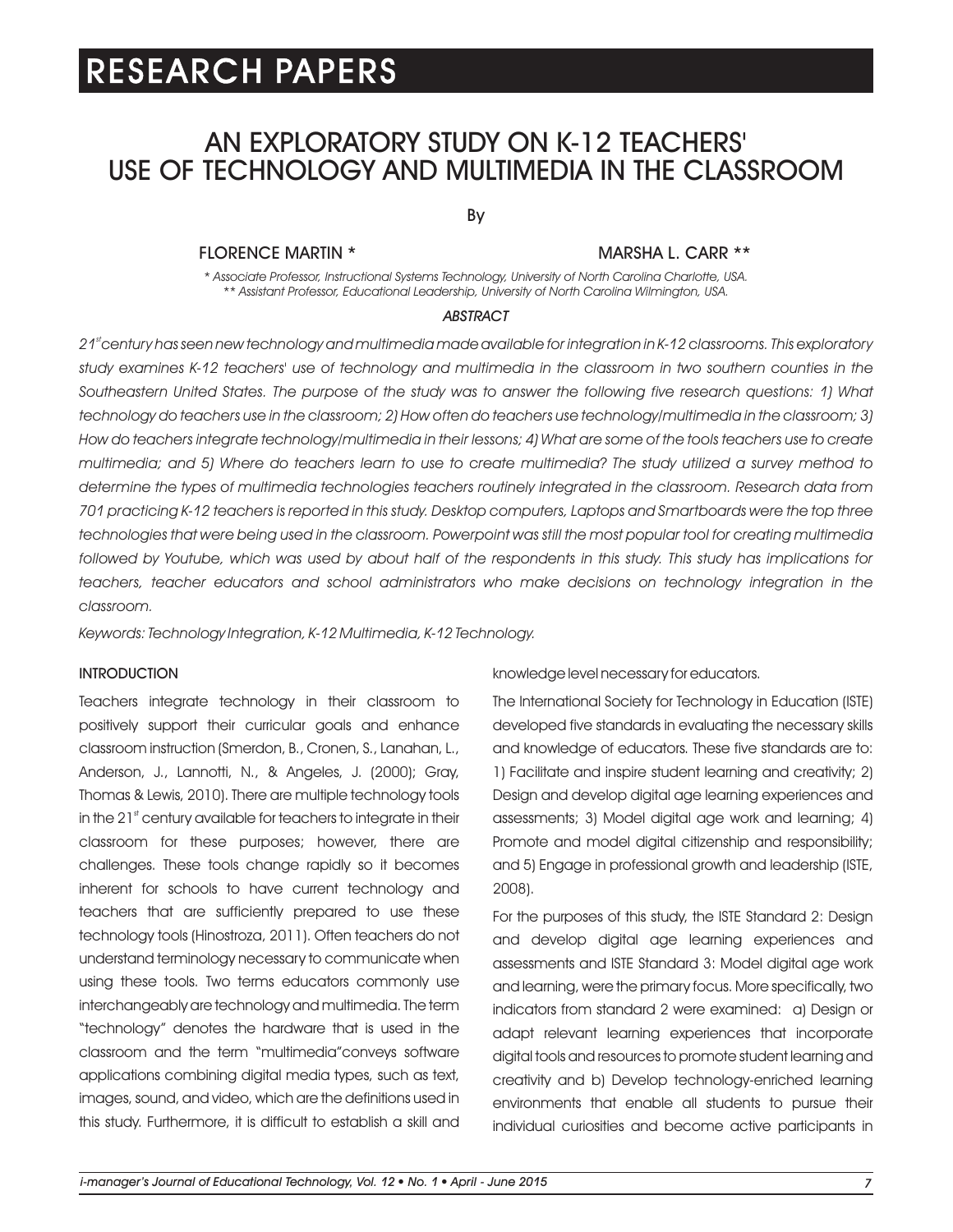setting their own Educational goals, managing their own learning, and assessing their own progress. One indicator from standard 3 was also examined: a) Demonstrate fluency in technology systems and the transfer of current knowledge to new technologies and situations. The term "digital tools", "technology-enriched learning environments" and "technology systems" in ISTE standard 2 and 3 refers to the terms, technology and multimedia, that are explored in this study.

### Technology Access and Use

In this paper, the term technology specifically refers to the "hardware" that the teachers use. Technology (hardware) can have a positive impact on teaching and learning, hence it is important for current teachers to learn to effectively integrate technology in the classroom (Smerdon, B., Cronen, S., Lanahan, L., Anderson, J., Lannotti, N., & Angeles, J. (2000); Gray, Thomas & Lewis, 2010). It is equally important that, the technologies are made available for the teachers to use in the classroom (Hinostroza, 2011). Howley, Wood and Hough (2011) found that attitudes, teachers' preparation for using technology, and the availability of technology had significant positive associations with technology integration.

Schools are assessed by their Digital Divide. Hohlfeld, Ritzhaupt, Barron, and Kemker (2008) define three levels of Digital Divide in schools. The first level focused on school infrastructure (hardware, software and internet access support for technology), the second level focused on the classroom (use of technology by teachers and students) and the third level focused on the individual student (empowerment of students) which are major causes for the lack of the use of technology. In this study, the focus is on the second level, the technology that is being used in the classroom.

### Multimedia Types and Integration

The term multimedia defines applications that include text, images, audio and video. Neo and Neo (2001) define "multimedia" as "The combination of various digital media types, such as text, images, sound, and video, into an integrated multisensory interactive application or presentation to convey a message or information to an audience" (p.1).

With teachers using technology in the classroom, there is room to integrate multimedia into the lessons. There are several benefits to integrating multimedia into the lessons. Some of the benefits include ease of use, immersive experience, ability to reach a wide audience, update content easily, self-pace (Martin, Hoskins, Brooks, & Bennett, 2013). Lindstrom (1994) found that, people remember 20% of what they see, 40% of what they see and hear, but about 75% of what they see and hear and do simultaneously. This emphasizes the need for and use of multimedia in the classroom. Ng and Komiya (2000) found multimedia to elicit the highest rate of information retention, which result in shorter learning time.

Teachers integrate multimedia in a variety of ways. Some of the common ways in which teachers integrate multimedia are to introduce a topic, to demonstrate a concept, to enhance the lesson and to practice an exercise. Several teachers use free off the shelf multimedia products in their classroom. With the ease in multimedia creation these days, teachers have been creating multimedia products themselves. Some of the tools that are available today to create multimedia are PowerPoint, Vimeo, Youtube, Camtasia, Animoto, Prezi and xtranormal as indicated in Figure 1.

### Purpose of the Study

It is important to identify the available technology tools in the classroom setting that are available to teachers for instruction as much as it is to identify how teachers use multimedia. This study investigated the technology and multimedia that teachers routinely have in their classroom and how they are using it.

| <b>Technology</b>    | Multimedia   |
|----------------------|--------------|
| · Desktop Computers  | · PowerPoint |
| • Laptops            | · Vimeo      |
| · Notebooks          | • Youtube    |
| · Smartboard         | • Camtasia   |
| • Mimio              | • Animoto    |
| · Clickers           | • Prezi      |
| $\cdot$ IPOD         | • xtranormal |
| · Tablets (Eg. IPAD) |              |

Figure 1. Technology and Multimedia in the K-12 classroom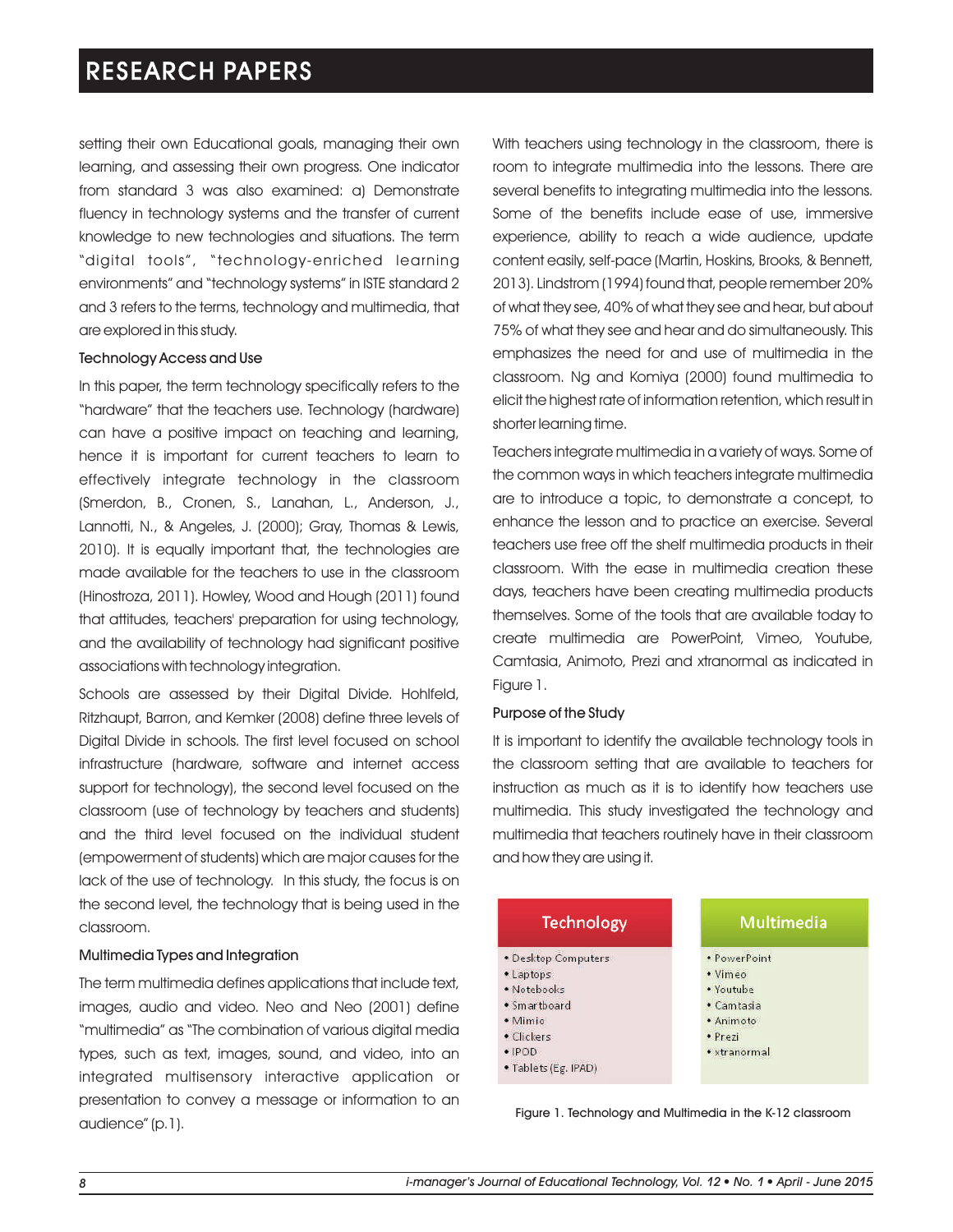### Research Questions

A quantitative method was chosen and survey approach used to answer the following questions in this study: 1) What technology do teachers use in the classroom; 2) How often do teachers use technology/multimedia in the classroom; 3) How do teachers integrate technology/multimedia in their lessons; 4) What are some of the tools teachers use to create multimedia; and 5)Where do teachers learn to use and to create multimedia?

### Method

This particular study utilized a Survey Method to determine the types of multimedia technologies teachers routinely integrated in the classroom. Using a cross-sectional research method provided an opportunity to study a small group that was representational of a larger population of grade K-12 public school educators in southeastern US. This study used a purposive sample, appropriate to use when collecting data from a large population in a county such as the targeted group of this study (University of California at Davis, n.d.). This type of sampling examined teachers at the K-12 school level. This data was broken down into grade levels.

An online survey instrument (Survey Monkey) was used to gather data on the type and use of multimedia in the classroom. By studying a representative sample using a survey method, there is an opportunity to discover relationships that are common among groups. The survey instrument was created by the researchers and comprised of questions that aligned with the six study questions. At least one or more of the questions focused on each of the five research questions and some survey items covered more than one of the questions.

### Instrument

The survey instrument had a total of 18 questions. The first seven were demographic questions that profiled each teacher. The remaining 11 questions were inquiry-based referencing the research questions. The survey included open-ended questions, close-ended questions and multiple-choice questions. Open-ended questions were designed to prompt the respondent to provide answers that consisted of more than just one or two words. This technique allowed participants to be specific on the type and purpose of multimedia being used in the classroom. Close-ended questions were included to elicit a yes or no response. This helped identify if teachers are using multimedia in the classroom. Finally, multiple-choice questions were used to collect quantitative data. This was useful in narrowing the information down to make sure the data collected is specific and aligns with the objective being studied.

The survey was developed and then administered electronically. Participants were informed that their participation was voluntary, and that the survey was anonymous. The survey was available for a two-week period to all teachers in a two County radius of the regional University.

### County Description

The study focused on two Counties located in the Southeastern section of the United States. Both counties were chosen because of their enrollment size, typography (rural and urban), and the implementation of  $21<sup>st</sup>$  century skills. The intent was to capture a perspective representation of  $21<sup>st</sup>$  century schools, in both urban and rural settings as well as small and large enrollments.

County School District A (CA) serves 33 schools with over 10,000 students. Of these schools, two are PreK centers, 26 elementary schools, nine middle, and seven high schools. Due to the size of the district, some of the schools operate on a year round calendar, but most of the schools follow a traditional school term schedule. The district promotes the implementation of  $21<sup>st</sup>$  century skills in classrooms. This district is predominantly urban.

County School District B (CB) district serves 19 schools and approximately 7,000 students. The technology plan for the district states, "It is the vision to promote excellence in teaching and learning by empowering students and teachers with the technology tools necessary for improved performance and accountability." This district is predominantly rural.

### **Participants**

The survey was sent to teachers teaching at Elementary, Middle and High Schools in both the School districts. Of the surveys sent, 701 teachers completed the survey. Of the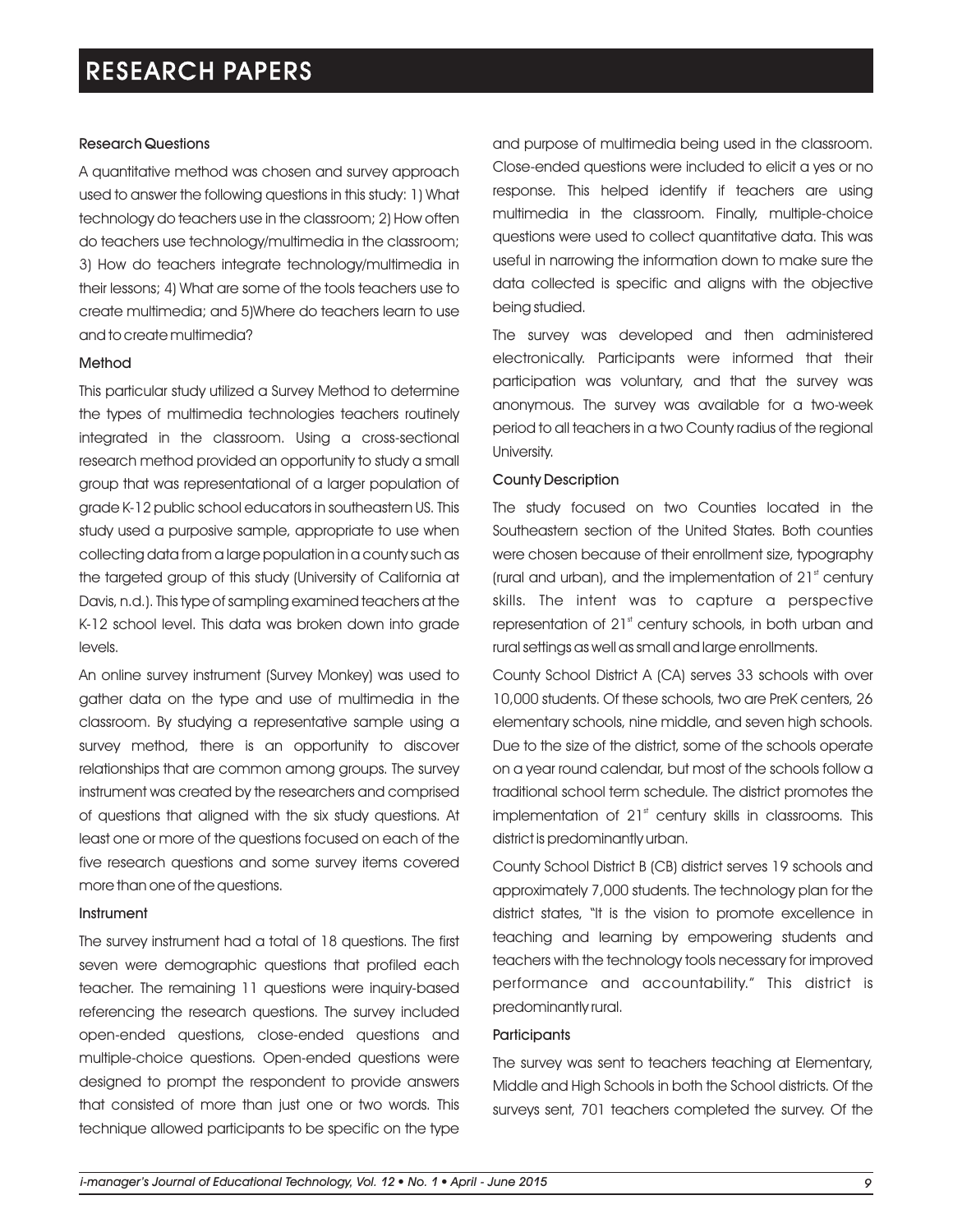| Grade Level | Response Percentage |
|-------------|---------------------|
| $K-5$       | 51.2%               |
| $6 - 8$     | 19.4%               |
| $9 - 12$    | 25.9%               |
| Other       | 5.5%                |

### Table 1. Grade Levels that the teachers taught

participating teachers, 13% were male (n=92) and 87% were female (n=609). As shown in Table 1, about half of the teachers who participated in the survey taught at an Elementary School. Of the teachers who chose "other", 5.5% taught in ESL, Special Education, Gifted, Counseling,or Pre-K classrooms.

Table 2 showcases the content or subject level each teacher taught who participated in the study. From Table 2, it is apparent that 40% of the teachers who responded to the survey taught all subjects at the elementary school level, and 18.4% taught language arts, 16.1% taught Mathematics, 11.8% taught Social studies, and 10.9% taught Science. Of the 'other' option, 64 teachers taught in the subject areas of Engineering, Professional development, guidance lessons, ESL, Media, Theatre, AIG, Marine Science and oceanography, Library Skills, Online learning, Orchestra, Reading, Psychology, Printing graphics, Driver Education, Career Technical Education, Speech and language pathology, Dance and Construction.

About half of the teachers had between 8 and 20 years of experience as shown in Table 3. There were 21% of teachers with more than 20 years of experience. Very few

| Subject areas                                | Response Percentage |
|----------------------------------------------|---------------------|
| Elementary Education (all subjects combined) | 39.6%               |
| <b>Mathematics</b>                           | 16.1%               |
| Science                                      | 10.9%               |
| Social Studies                               | 11.8%               |
| Language Arts                                | 18.4%               |
| Second Languages                             | 2%                  |
| Fine Arts                                    | 2.7%                |
| <b>Physical Education</b>                    | 4.8%                |
| Health                                       | 3.6%                |
| Vocational Education                         | 5.1%                |
| Computers                                    | 3.4%                |
| Special Education                            | 11.9%               |
| Music                                        | 2.9%                |

Table 2. Subject areas that the teachers taught

| What are your years of experience in teaching? | Response Percentage |
|------------------------------------------------|---------------------|
| 2 or less                                      | 7.3%                |
| 3 <sub>to</sub> 7                              | 25.3%               |
| 8 to 20                                        | 46.2%               |
| More than 20                                   | 21.2%               |

Table 3. Years of Classroom Experience

teachers had less than 2 years of experience.

To understand the teachers demographic better, a question was asked about their technology expertise and this is represented in Table 4. Half of the teachers responded that they were confident on their own on using technology and about 36% of the teachers responded that they were capable of teaching others as shown in Table 4.

#### Responses for Research Questions

Data from the 11 remaining questions focused on the research questions and each research question is answered in this section.

### *1) What technology do teachers use in the classroom?*

Table 5 provides an overview of the types of technologies that teachers either have access or use in the classroom. Desktop computers were rated the highest (97.6%) followed by laptops (45.5%) and Smartboards (40.1%). "Other" option was selected by 182 of the teachers. They listed technology that was not provided on the list. Some of the items that were listed were, Activeboard ( $n=10$ ), data projector (n=17), document camera (n=48), flip camera

| What is your technology expertise? | Response Percent |
|------------------------------------|------------------|
| Not yet                            | 0.1%             |
| Beginner with support              | 10.9%            |
| Confident on my own                | 52.5%            |
| Capable of teaching others         | 36.5%            |

#### Table 4. Teacher technology expertise

| What technology do you use? | Response Percent |
|-----------------------------|------------------|
| <b>Desktop Computers</b>    | 97.6%            |
| Laptops                     | 45.5%            |
| <b>Notebooks</b>            | 17.1%            |
| Smartboard                  | 40.1%            |
| Mimio                       | 20.0%            |
| <b>Clickers</b>             | 23.3%            |
| <b>IPOD</b>                 | 4.2%             |
| <b>IPAD</b>                 | 11.4%            |
| Other                       | 15.4%            |

Table 5. Technology Teachers Use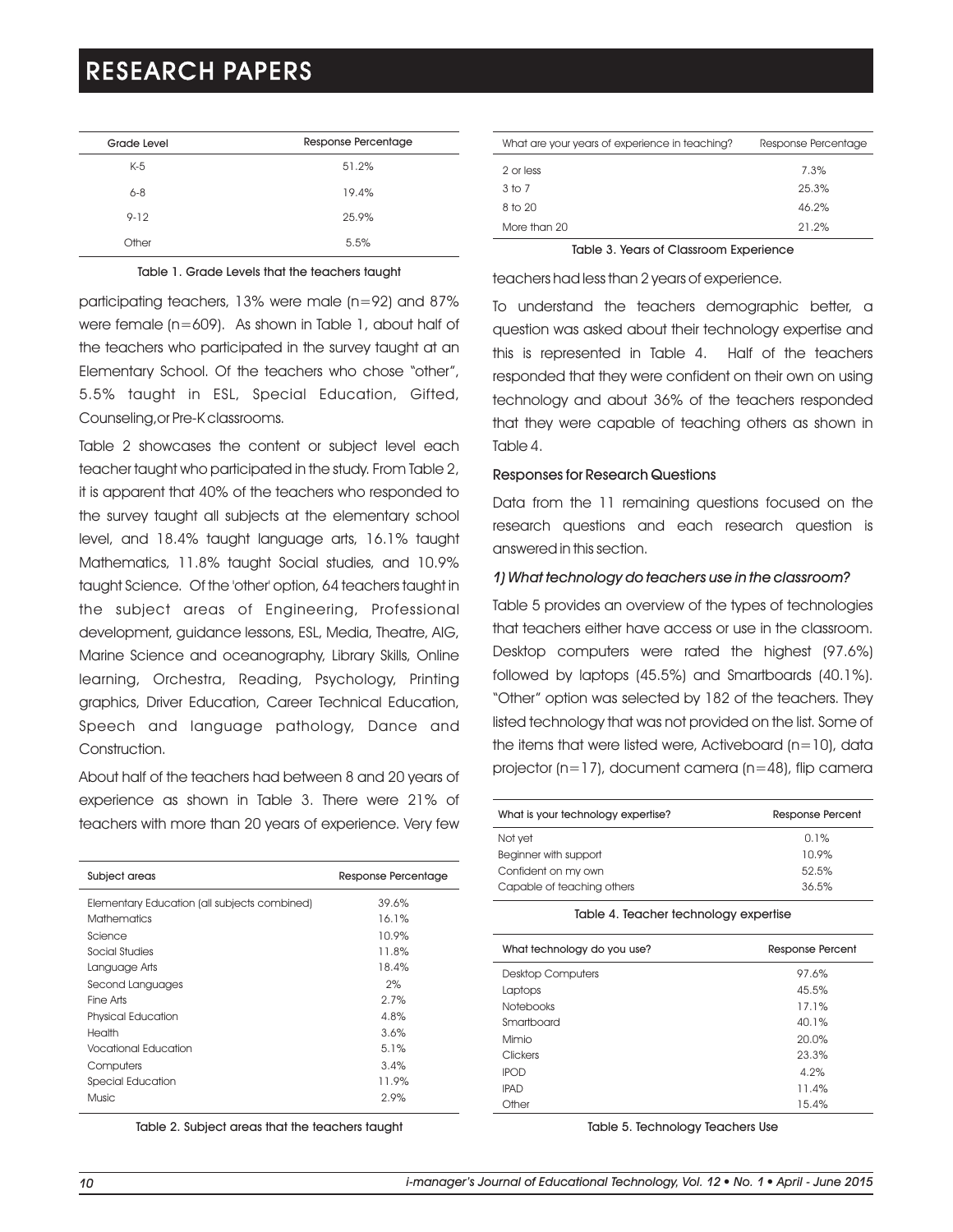$(n=5)$ , LCD projectors  $(n=17)$ , promethean  $(n=11)$ , calculator  $(n=4)$ .

# *2) How often do teachers use technology/multimedia in the classroom ?*

Table 6 highlights the frequency of usage by teachers. More than half of the teachers (57.5%) use technology in the classroom every day, while 19.2% of teachers use technology and multimedia every other day and 23.2% of teachers use them less than 3 days/week.

# *3) How do teachers integrate technology/multimedia in their lessons?*

Teachers were asked to explain how they integrated technology and multimedia in the classroom. Table 7 represents different ways in which teachers integrate multimedia in their lessons. Most of the teachers (94.9%) use technology to enhance a lesson, while several use technology to introduce a topic (81.3%), to demonstrate a concept or to practice an exercise (77.4%).

# *4) What are some of the tools teachers use to create multimedia?*

Table 8 highlights the tools that teachers use to create

| What is the frequency of technology and multimedia<br>usage in your classroom? | Response<br>Percent |
|--------------------------------------------------------------------------------|---------------------|
| Every day                                                                      | 57.5%               |
| Every other day                                                                | 19.2%               |
| Less than 3 days/week                                                          | 23.2%               |
|                                                                                |                     |

Table 6. Frequency of Technology/Multimedia Use in the Classroom

| What ways do you integrate technology and<br>multimedia in your lessons? | Response<br>Percent |
|--------------------------------------------------------------------------|---------------------|
| To introduce a topic                                                     | 81.3%               |
| To demonstrate a concept                                                 | 77.4%               |
| To enhance the lesson                                                    | 94.9%               |
| To practice an exercise                                                  | 73.3%               |

#### Table 7. Ways Teachers Integrate Technology and Multimedia in the Classroom

| What multimedia creation tools do you use? | <b>Response Percent</b> |
|--------------------------------------------|-------------------------|
| PowerPoint                                 | 93.3%                   |
| Vimeo                                      | 3.9%                    |
| Youtube                                    | 48.8%                   |
| Camtasia                                   | 0.5%                    |
| Animoto                                    | 14.4%                   |
| Prezi                                      | 17.6%                   |
| xtranormal                                 | 5.4%                    |

Table 8. Multimedia Creation Tools Teachers Use

multimedia. 93.3% of teachers rated Powerpoint as the most common multimedia creation tools followed by Youtube from where teachers streamed videos.

Of the participating teachers, 121 had also chosen the "other" option and some of the tools that were listed for multimedia creation were, ActivInspire (n=4), Discovery Streaming  $(n=3)$ , Glogster  $(n=7)$ , Photostory  $(n=3)$ , Pagemaker (n=1), Smartnotebook lessons (n=20), Voki  $(n=2)$ , Voicethread  $(n=3)$ , United Streaming  $(n=4)$ , Teachertube  $(n=3)$ , Wallwisher  $(n=1)$ , GoAnimate  $(n=1)$ , Animoto (n=1), Promothean flipcharts (n=3), MimioSlides  $(n=14)$ , Learn360 (n=2), Sliderocket (n=1), Keynote (n=1).

#### *5) Where do teachers learn to use / to create multimedia?*

An additional question asked teachers where they learned about the multimedia they incorporated or used for instruction in the classroom. Table 9 highlights the teacher responses on where they learned about multimedia. Most of the teachers learned about multimedia either from colleagues (84%) or workshops (74.8%). Of the teachers, 43 also chose the "other" option and listed students, graduate school, social media, conferences, blogs, trade magazines, trial and error as opportunities where they learned to use the tools. When asked if teachers had an interest in learning multimedia presentations, 74.8%  $(n=510)$  responded yes with only 25.5%  $(n=172)$  no.

### Discussion

After a review of data, this study suggests teachers have an interest in using technology and multimedia in the classroom. The results of this study suggest that the use of desktops/laptops in the classroom is a common tool and PowerPoint, a common multimedia. Teachers also appear to be willing to be trained and have sought out available resources to improve their ability to use technology. The next section provides a more descriptive overview of technology and multimedia use by this group of teachers.

#### *Technology Access and Use*

| Where did you learn about multimedia? | Response Percent |
|---------------------------------------|------------------|
| Colleagues                            | 84.0%            |
| Classes or Workshops                  | 74.8%            |
| Web Searches                          | 48.0%            |
| Other                                 | 6.3%             |

Table 9. Teachers Multimedia Source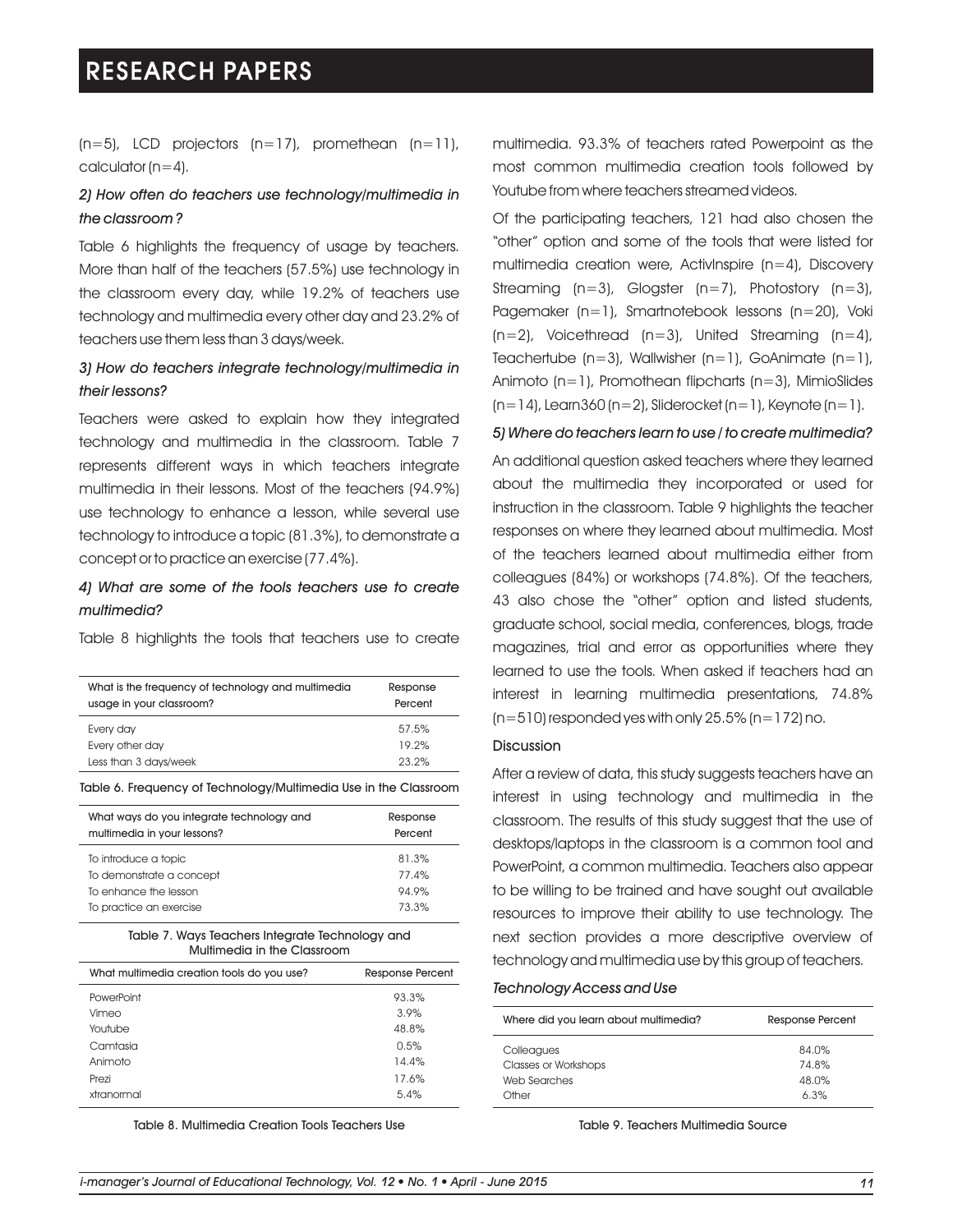The most widely used technology in the classroom was the desktop computers. This study was consistent with the findings from the US Dept. of Education study in 2009, which reported that 97% of the teachers had access to desktops in their classrooms. The second most widely used technology was laptop. With one to one laptops being implemented in several school districts (Lowther, Strahl, Oblotsky, & Huang, 2008; Shapley, Sheehan, Sturges, Caranikas-walker, Huntsberger, & Maloney, 2008), laptop is a key technology that is used in several classrooms today. Inan and Lowther (2010) found that, teacher readiness and teacher beliefs strongly predicted laptop integration. The overall support for School technology and Professional development had strong effects on teacher beliefs and readiness. In this study, only about half the teachers had access to laptops in their classroom. The third most widely used technology was the smart boards. Smart boards or Interactive whiteboards have shown to reduce the time teachers spent as compared to writing on traditional boards (Ball, 2003) and was rated as a technology that many teachers rated as they used in their classroom. The ability of teachers to create lessons and to collaborate with other teachers, and also capability to use a variety of instructional strategies on the smart board were considered some of the advantages (Türel& Johnson, 2012). Handler (2011) found that, Smart board integration can increase motivation, provide an opportunity for self-paced practice, and created a high interest learning environment. Combining the generic smartboard and mimio's about 60% of teachers in this study had either a smartboard or mimio in their classroom.

It was surprising to find that only about half the teachers surveyed use technology and multimedia everyday in the classroom. Technology integration and lesson planning takes time, and this might be the reason why some teachers chose to only use it on selected days in a week. Also, tablets were not used as much as expected. That was one area that could see potential growth of use in the next few years. More than two thirds of the teachers were using the technology to introduce a topic, to demonstrate a concept, to enhance the lesson, and to practice an exercise, which were some of the effective ways of integrating technology in the classroom.

### *Multimedia Use*

PowerPoint was still the popular multimedia tool in the K-12 classroom. Two decades ago, Jackson (1997) described using PowerPoint to have resulted in "very substantial increases in student satisfaction" in comparative politics courses. Researchers have found that, providing students with only outline structures that require annotation or handouts makes the class more interactive (Race, 2000). The second mostly used multimedia application was Youtube. The results of this study were consistent with the Speak Up 2010 survey (Project Tomorrow, 2011), which found teachers' classroom uses of podcasts and Internetbased videos to have increased over 50 percent since 2008. In this study, Youtube videos were used by about half of the teachers who participated in the study.

The teachers will require additional training and accessibility to technology and multimedia, according to the study results. The majority of teachers are ready to learn and explore instructional practice. The findings from this study were consistent with the NCESS survey that found that teachers learn technology by professional development activities (88 percent) and from their colleagues (87 percent) (Jones, 2001).

### Implications for Practice

Educators were exploring and incorporating a variety of technology tools in their classrooms daily to enhance their lessons. Implications of this study extend to teachers, school administrators and officials, boards of education, and higher education faculty who are responsible for teacher preparation (preservice) programs. Preservice teachers must be trained to use the technology potentially available to them in the classroom as well as promote creative uses of technology to encourage innovation. School districts must prioritize and provide building administrators with funding sources in order to provide the necessary technology for teacher access. Teachers should make an effort to use technology and multimedia in their classroom.

### Limitations of this Study

Due to the time constraints and lack of financial resources, conducting interviews from the number of individuals needed to appropriately assess and represent the larger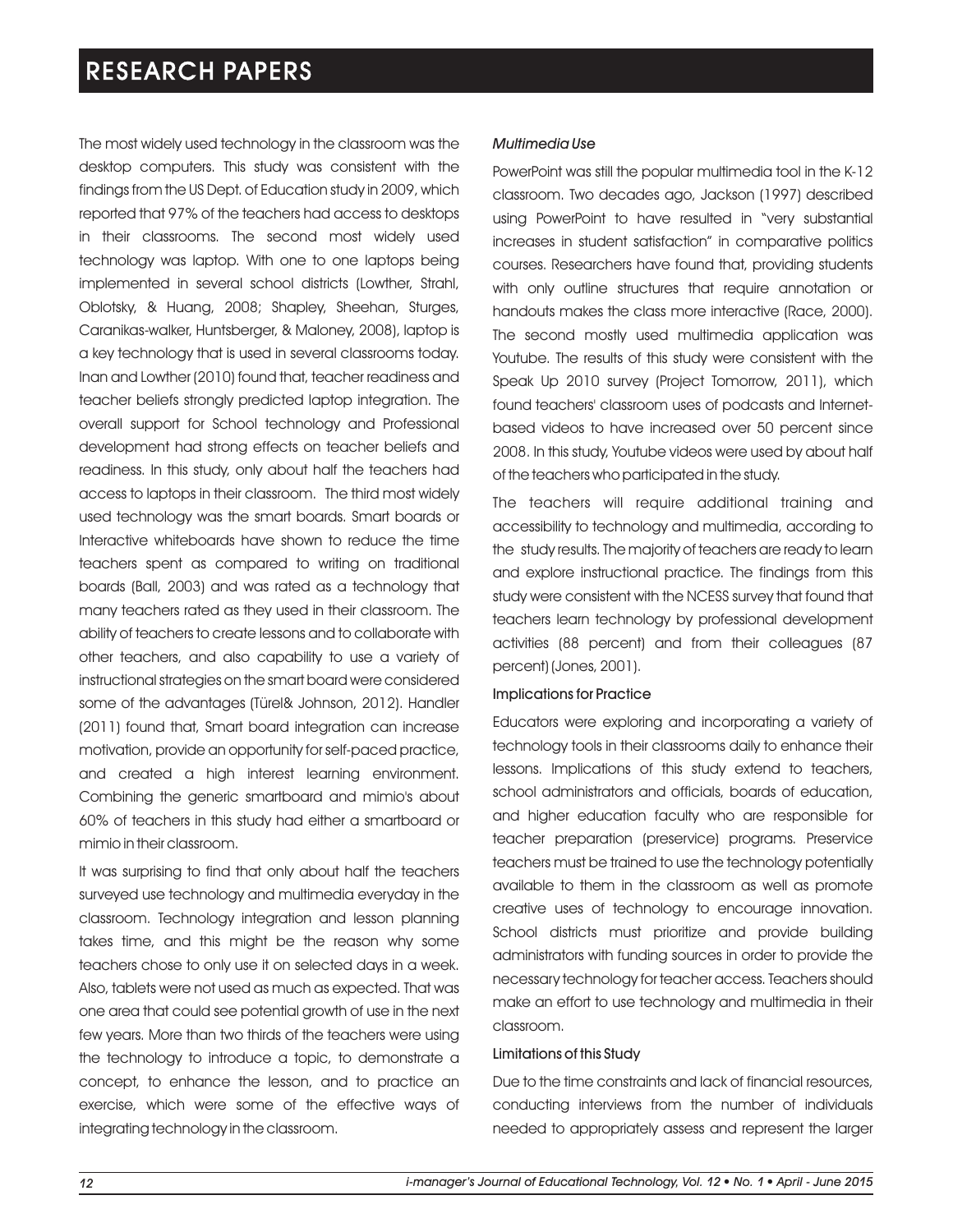teaching population was unrealistic. Although this survey method was best suited for the study, acquiring responses that would provide more detailed information, like specific student examples, would have provided a deeper level of data for analysis.

### Recommendations for Future Research

Leaders in the field of education are aware that the need to utilize technology as a teaching tool in the classroom is necessary to prepare students for a future beyond the K-12 school setting. This insight into technology use and accessibility is critical to all school districts. With the requirement of utilizing and integrating technology in the classroom and the limited amount of multimedia resources available to teachers, further studies could investigate other technology resources not discovered during this study. More empirical research should be conducted on using tools other than computers and computer programs to determine, if alternate resources can be just as effective. Data should be analyzed with respect to different types of Counties (Urban and Rural) and also at different types of School level (Elementary, Middle and High) to provide insight specific to that sample.

### Conclusion

This study examined 701 practicing K-12 teachers for the use of technology and multimedia routinely integrated in the classroom by concentrating on five research questions: 1) What technology do teachers use in the classroom; 2) How often do teachers use technology/multimedia in the classroom; 3) How do teachers integrate technology/ multimedia in their lessons; 4) What are some of the tools teachers use to create multimedia; and 5) Where do teachers learn to use or to create multimedia? While this study suggests that, teachers use a variety of technology and multimedia tools; desktop computers, laptops and Smartboards were the top three technologies used in their classrooms and that they used over 50% of the time for introducing a topic during classroom instruction. Powerpoint was still the most popular tool for creating multimedia followed by Youtube. While there is usage of technology and multimedia in classrooms, a push for more integration is needed with the advent of new technologies and multimedia currently on the horizon.

### References

[1]. Ball, B. (2003). "Teaching and learning mathematics with an interactive whiteboard". *Micromath,* Vol.19 (1), pp.4-7.

[2]. Gray, L., Thomas, N., & Lewis, L. (2010). "Teachers' use of educational technology in US public schools: 2009 first look". National Center for Education Statistics, Institute of Education Sciences, US Department of Education.

 $[3]$ . Handler, M. K.  $(2011)$ . "An evaluation of the effectiveness of smart board technology by evaluating the students' ability of completing their work with a focus on students with disabilities (Doctoral Dissertation)", Rowan University.

[4]. Hinostroza, J. E. (2011). "The relation of the availability and use of computers with students' and teachers' performance in secondary schools in Barbados(No. 0711)". Inter-American Development Bank, Office of Evaluation and Oversight .

[5]. Hohlfeld, T. N., Ritzhaupt, A. D., Barron, A. E., & Kemker, K. (2008). "Examining the digital divide in K–12 public schools: Four-year trends for supporting ICT literacy in Florida". *Computers & Education,* Vol.51*(*4), pp.1648 –1663.

[6]. Howley, A., Wood, L., & Hough, B. (2011). "Rural elementary school teachers' technology integration". *Journal of Research in Rural Education,* Vol.26(9), pp.1-13.

[7]. Inan, F. A., & Lowther, D. L. (2010). "Laptops in the K-12 classrooms: Exploring factors impacting instructional use". *Computers & Education,* Vol.55(3), pp.937-944.

[8]. ISTE (2008). Instructional Technology Standards for Teachers, Retrieved from http://www.iste.org/docs/pdfs/20- 14\_ISTE\_Standards-T\_PDF.pdf

[9]. Jackson, S.F. (1997). "The use of powerpoint in teaching comparative politics". *The Technology Source Archives at the University of North Carolina.* Retrieved from http://technologysource.org/article/use\_of\_powerpoint\_in \_teaching\_comparative\_politics/

[10]. Jones, C. A. (2001). "Preparing teachers to use technology". *Principal Leadership,* Vol.1(9), pp.35-39.

[11]. Lindstrom, R. (1994)*.* The Business Week Guide to " Multimedia Presentations: Create Dynamic Presentations